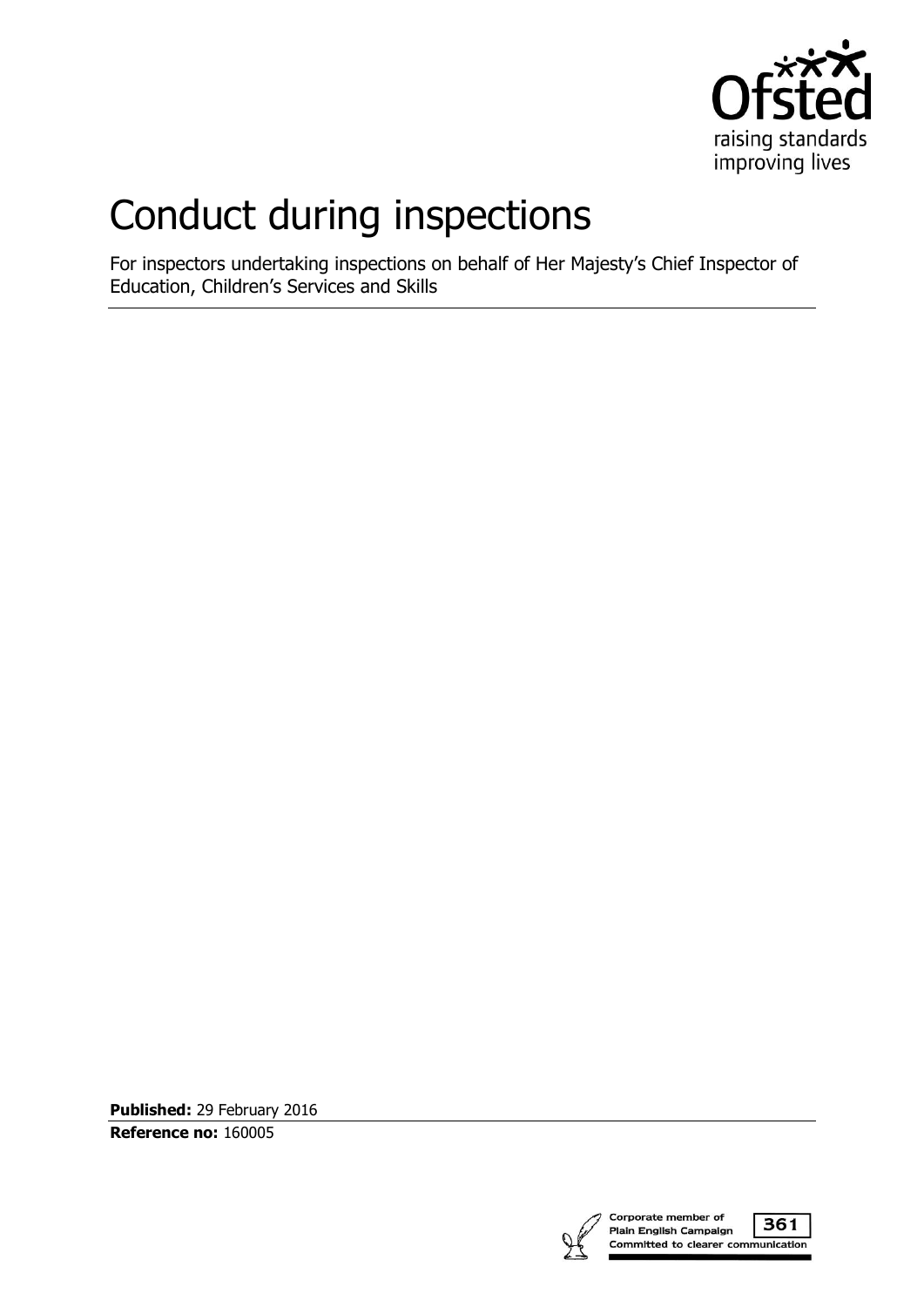The Office for Standards in Education, Children's Services and Skills (Ofsted) regulates and inspects to achieve excellence in the care of children and young people, and in education and skills for learners of all ages. It regulates and inspects childcare and children's social care, and inspects the Children and Family Court Advisory and Support Service (Cafcass), schools, colleges, initial teacher training, further education and skills, adult and community learning, and education and training in prisons and other secure establishments. It assesses council children's services, and inspects services for looked after children, safeguarding and child protection.

If you would like a copy of this document in a different format, such as large print or Braille, please telephone 0300 123 1231, or email enquiries@ofsted.gov.uk.

You may reuse this information (not including logos) free of charge in any format or medium, under the terms of the Open Government Licence. To view this licence, visit www.nationalarchives.gov.uk/doc/open-government-licence, write to the Information Policy Team, The National Archives, Kew, London TW9 4DU, or email: psi@nationalarchives.gsi.gov.uk.

This publication is available at www.gov.uk/government/organisations/ofsted.

Interested in our work? You can subscribe to our monthly newsletter for more information and updates: http://eepurl.com/iTrDn.

Piccadilly Gate Store Street Manchester M1 2WD

T: 0300 123 1231 Textphone: 0161 618 8524 E: enquiries@ofsted.gov.uk W: www.gov.uk/government/organisations/ofsted

No. 160005

 $\mathsf{Of}^{\mathsf{xxx}}_{\mathsf{C}}$ 

© Crown copyright 2016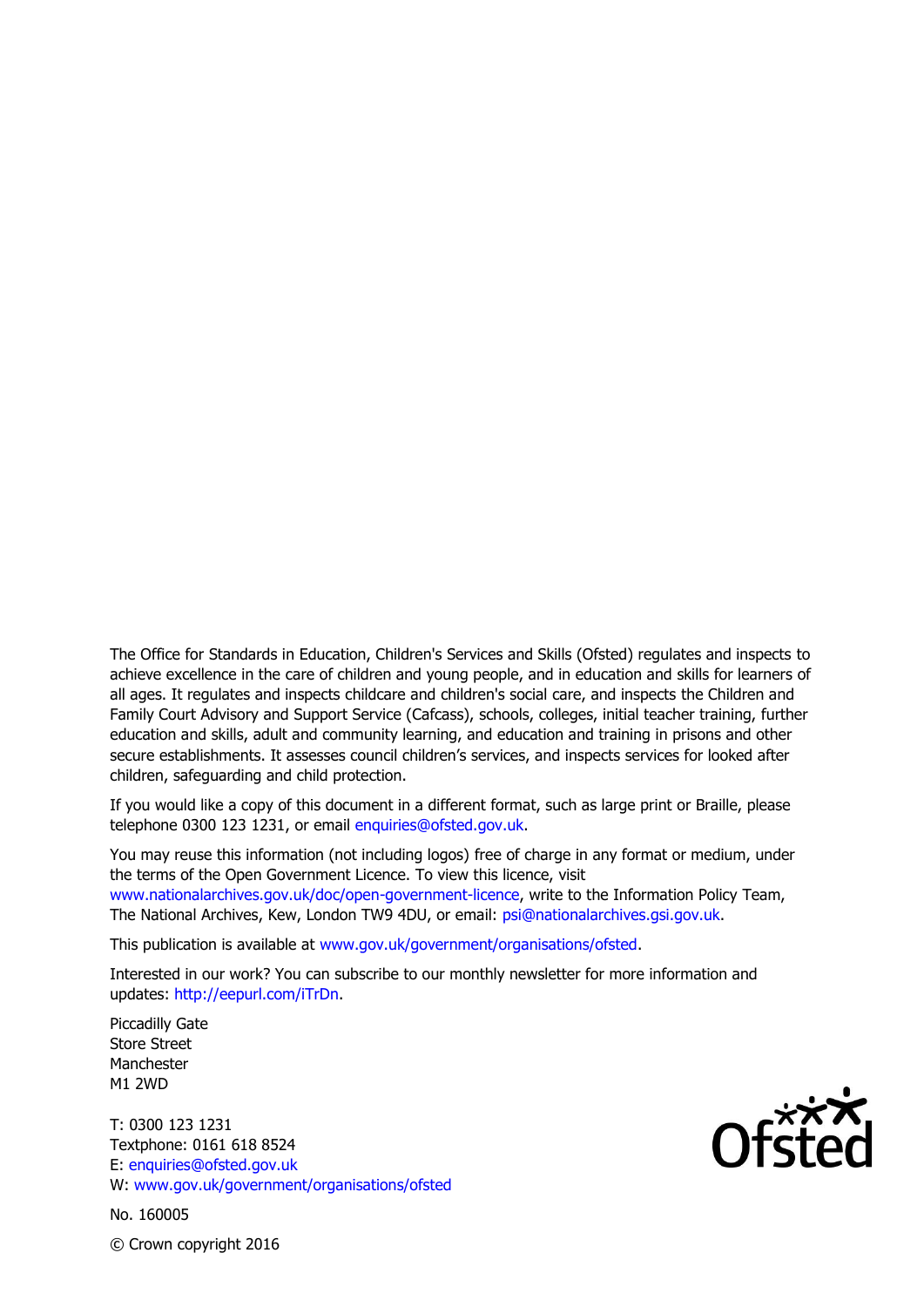## **Introduction**

- 1. Ofsted inspects and regulates to achieve excellence in education and skills for learners of all ages and in the care of children and young people, thereby raising standards and improving lives.
- 2. This guidance applies to all inspectors conducting inspections in all of Ofsted's remits: early years, schools, further education and skills, and social care.

## **Conduct during inspection**

- 3. Inspectors must uphold the highest professional standards in their work and treat everyone they encounter during inspections fairly and with respect and sensitivity.
- 4. Inspectors will:
	- evaluate objectively, be impartial and inspect without fear or favour
	- uphold and demonstrate Ofsted values at all times<sup>1</sup>
	- evaluate provision in line with frameworks, national standards or regulatory requirements
	- base all evaluations on clear and robust evidence
	- declare all actual and perceived conflicts of interest and have no real or perceived connection with the provider that could undermine objectivity
	- report honestly and clearly, ensuring that judgements are fair and reliable
	- $\blacksquare$  carry out their work with integrity, treating all those they meet with courtesy, respect and sensitivity
	- take all reasonable steps to prevent undue anxiety and minimise stress
	- act in the best interests and well-being of service users, prioritising the safeguarding of children and learners at all times
	- maintain purposeful and productive dialogue with those being inspected and communicate judgements sensitively but clearly and frankly
	- respect the confidentiality of information, particularly about individuals and their work
	- **E** respond appropriately to reasonable requests

j

<sup>&</sup>lt;sup>1</sup> For more information about Ofsted's values, see Raising standards, improving lives: Ofsted's strategic plan, Ofsted, July 2014; [www.gov.uk/government/publications/raising-standards-improving](http://www.gov.uk/government/publications/raising-standards-improving-lives-ofsted-strategic-plan-2014-to-2016)[lives-ofsted-strategic-plan-2014-to-2016.](http://www.gov.uk/government/publications/raising-standards-improving-lives-ofsted-strategic-plan-2014-to-2016)